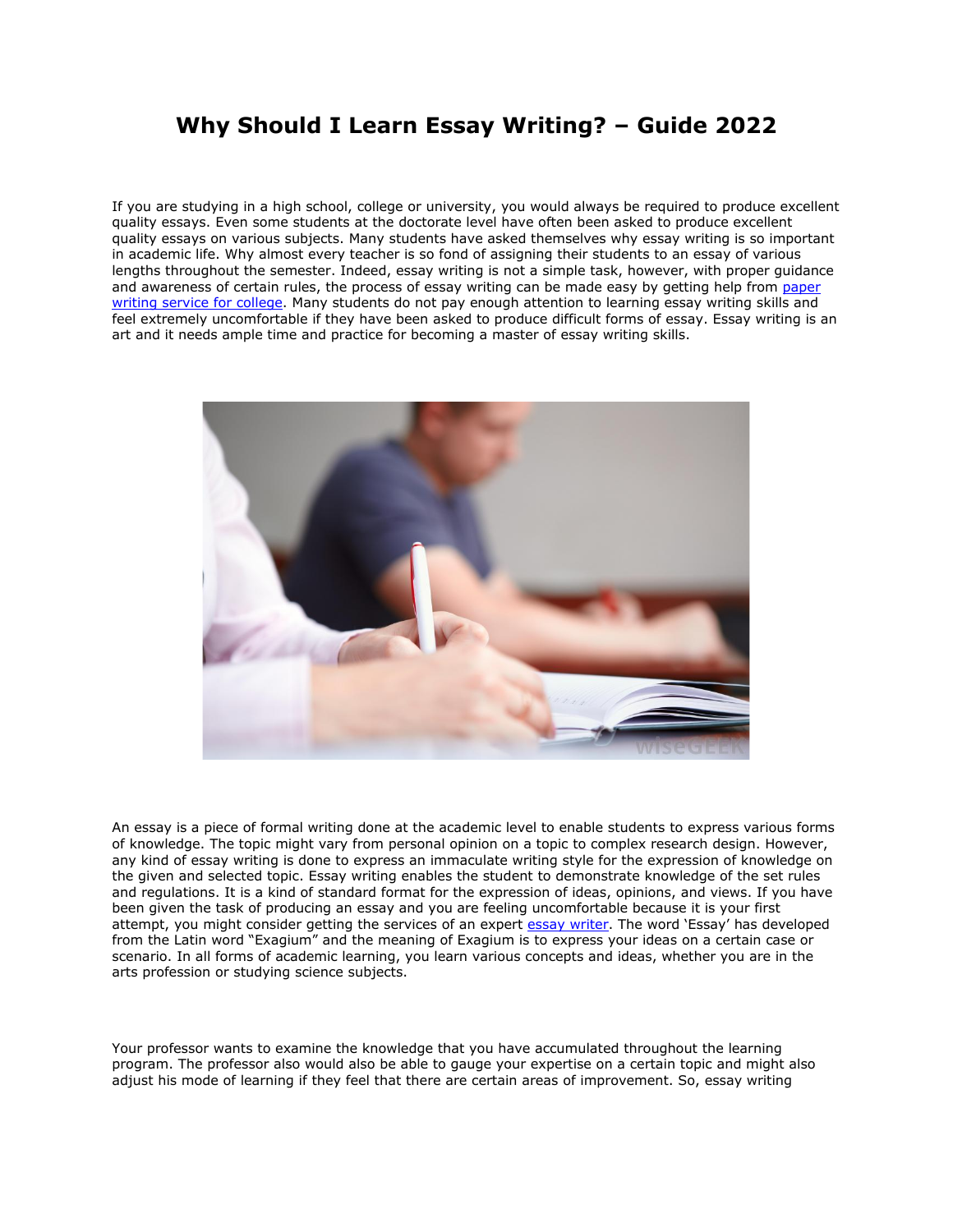assignments are not only beneficial for the students but also for the professor. It is a two-way process of evaluation and improves the quality of the learning program you have been enrolled in.

A core aspect of essay writing that proves immensely beneficial for the students is the development of analytical skills. If a student has analytical skills, he can comprehend complex and difficult topics and increase their knowledge base. Sometimes the professor might ask you to write an essay at the very beginning of the semester. In such instances, it is wise to consult a professional [essay writing service](https://www.collegeessay.org/) for guidance.

The thesis statement should be concise, contentious, and coherent. That means it should briefly summarize your argument in a sentence or two; make a claim that requires further evidence or analysis; and make a coherent point that relates to every part of the paper.

You will probably revise and refine the thesis statement as you do more research, but it can serve as a guide throughout the writing process. Every paragraph should aim to support and develop this central claim.

There are various kinds of essays, for example, Descriptive essays, Narrative essays, Analytical Essays or research essays, exploratory or review Essays. All these different forms of essay share one common aspect between them; the outline. All essays follow a specific predefined layout and you have to follow the layout throughout your essay. Following a [paper writing service cheap](https://essayhours.com/) format allows students to be able to express their ideas within certain limitations.

The outline also helps students in developing the expression of ideas within certain rules and parameters. They have to show excellent vocabulary throughout the essay and also choose words wisely as there is a specific word count limited to every essay. You have to be precise and also to the point.

When it comes to getting assignments on a complex topic, I always carefully consider my word use when I ask [college essay writer](https://www.writemyessay.help/) to write my essay. You could also consider asking a professional. Asking someone who knows the skills would help you understand the format and might also help you in chalking out an outline. Making a proper outline is imperative in developing an excellent essay. So, as you can see, essay writing provides students with various skills that would help them in different aspects of their learning journey.

You do not need to start by writing the introduction. Begin where it feels most natural for you — some prefer to finish the most difficult sections first, while others choose to start with the easiest part. If you created an outline, use it as a map while you work.

So, essay writing also helps to build a schedule and students learn the importance of time. Moreover, after completing the essay, students have to go through the essay again and re-read every word to check any grammar, punctuation, or sentence structure mistakes. Proofreading is an essential skill and mastering it would improve the quality of students' writing when they would appear for the final exams.